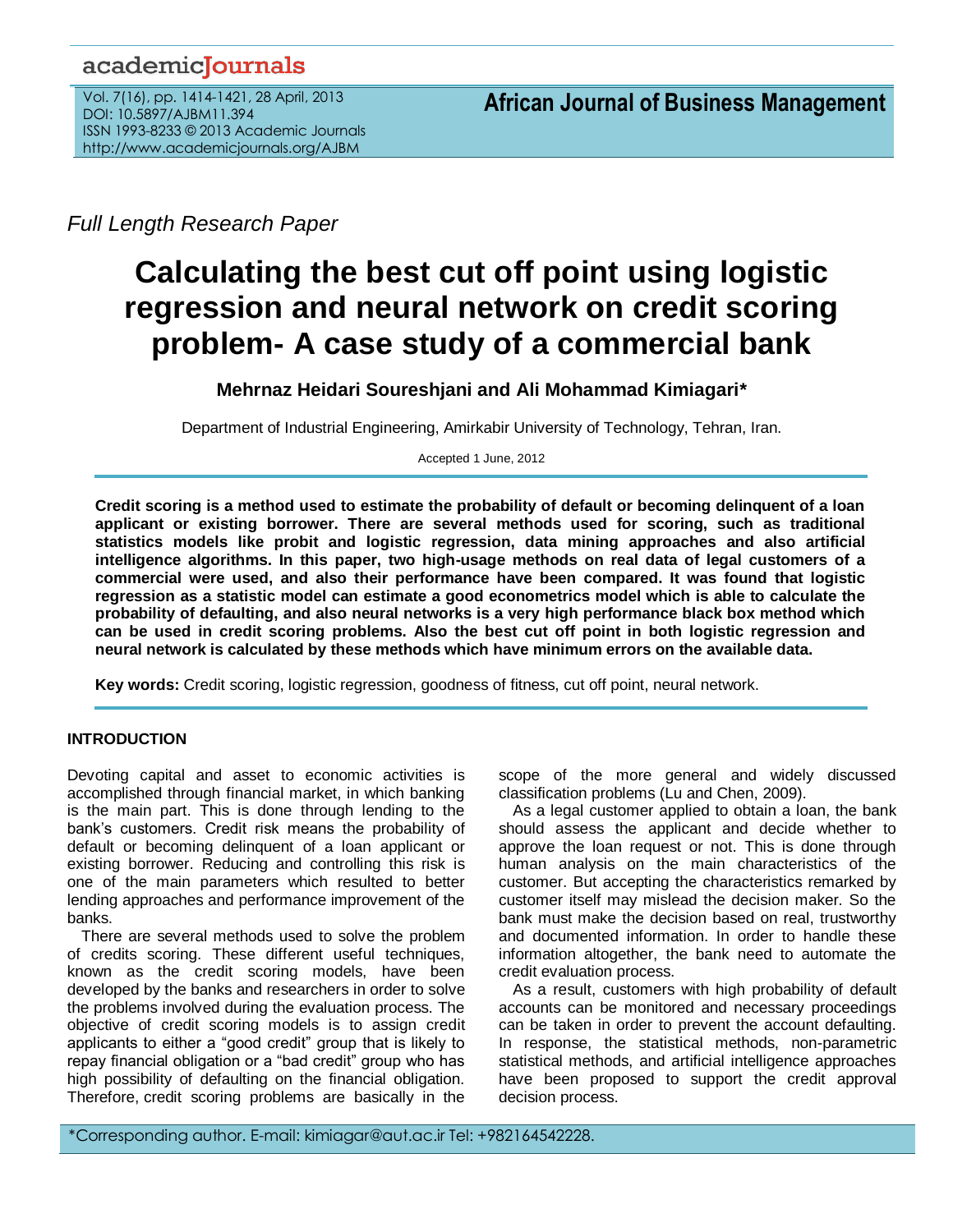Credit scoring models are commonly structured along the lines of Altman"s (1968) Z-score model using historical loan and borrower data to identify which borrower characteristics are able to distinguish between defaulted and non defaulted loans. Other general introductions to credit scoring are proposed by Mays (1998), Hand and Henley (1997), Mester (1997), Viganò (1993), and Lewis (1990). A *credit-scoring* model is a formula that puts weight on different characteristics of a borrower, lender, and loan (Nanni and Lumini, 2009).

Among several methods used for credit scoring, discriminant analysis and logistic regression are two most commonly used data mining techniques to construct credit scoring models. However, linear discriminant analysis (LDA) has often been criticized because of its assumption about the categorical nature of the data and the fact that the covariance matrices of different classes are unlikely to be equal. In addition to the LDA approach, logistic regression is an alternative to an alternative way to set down credit scoring. Basically, the logistic regression model emerged as the technique in predicting dichotomous outcomes. A number of logistic regression models for credit scoring applications have been reported in the literature. Harrell and Lee (1985) found out that logistic regression is as efficient as LDA (Lee et al., 2006).

In addition to LDA and logistic regression, credit scoring also lends itself to a recent development of neural networks approach. Neural networks provide an alternative way for LDA and logistic regression, particularly in situations where the dependent and independent variables exhibit complex nonlinear relationships. Even though neural networks have been reported to have better credit scoring capability than LDA and logistic regression (Desai et al., 1996; Jensen, 1992; Piramuthu, 1999), they are, however, also being criticized for their long training process in designing the optimal network"s topology and inability to identify the relative importance of potential input variables, as a result of which they have limited its applicability in handling credit scoring problems (Piramuthu, 1999).

Beside these methods, there are several data mining methodologies used in previous years, such as classification and decision trees (CART), multi-adaptive regression splines (MARS) and bootstrap aggregation (Bagging) (Hothorn and Lausen, 2003).

Data mining approaches are becoming a common alternative for making credit scoring models due to their associated memory characteristic, generalization capability, and outstanding credit scoring capability, but these approaches are also being criticized for their long training process, inability to identify the relative importance of potential input variables, and certain interpretative difficulties (Lee et al., 2006).

There are two main scoring types: External scoring and internal scoring. Some international committees have published standard scoring methods based on probability of default, such as Basel committee, Fitch, S&P and other committees (Basel, 2000). Scoring based on these standards usually is named as external scoring. But each bank in its own country, area of activity and capability can have a special scoring model, which will be its scoring model. This is usually called internal scoring.

## **Purpose of this study**

In this article we tried to find a special model for calculating the probability of default of legal customers in a commercial bank using two approaches which have generally been used for credit risk problems, logistic regression and neural network.

Every modeling method may have errors, and especially in credit risk modeling, there are two types of errors: Error type 1 which means reporting a bad credit as a good one, and Error type 2 which means reporting a good credit as a bad one. Error type 1 may cause losing the loan, losing the loan's profit and also pursuit costs but error type 2 may cause losing a good opportunity for bank. Finding a model which can minimize both error type 1 and 2, is the goal of this article.

### **METHODOLOGY**

As mentioned earlier, two main approaches to calculate probability of default in this article are logistic regression and neural network. The case study contains 127 legal customer's data of a commercial bank. These customers have borrowed a loan and 21 of them did not repay their loan. These historical data have been gathered and some variables have been calculated based on their balance sheet information at the moment of applying for the loan.

There are 4 main financial ratios which are liquidity ratios, leveraging ratios, activity ratios, and profitability ratios. Liquidity ratios measure the availability of cash to pay debt. Leveraging ratios or Debt ratios measure the firm's ability to repay long-term debt. Activity ratios measure the effectiveness of the firm's use of resources. Profitability ratios measure the company's use of its assets and control of its expenses to generate an acceptable rate of return (Williams et al., 2008).

These ratios are the main financial information which a bank can used to calculate the probability of default of a customer. Other information such as management measures, Characteristics and perspectives of the products and competitions are also important (Jiao et al., 2007). But this information can be kept in view as this information was not in the scope of this article.

#### **Logistic regression**

Distribution of the credit information data is usually non-normal and in this case a suitable extension is a generalized linear model known as logistic regression or logit model. Given a vector of application characteristics x, the probability of default p is related to vector x by the following equation:

$$
logit(p) = \ln \frac{p}{1-p} = w_0 + w_1 x_1 + w_2 x_2 + \dots + w_k x_k
$$

Logistic regression provides a method for modeling a binary response variable, which takes values 1 and 0 by mapping the data on a logit curve (Figure 1).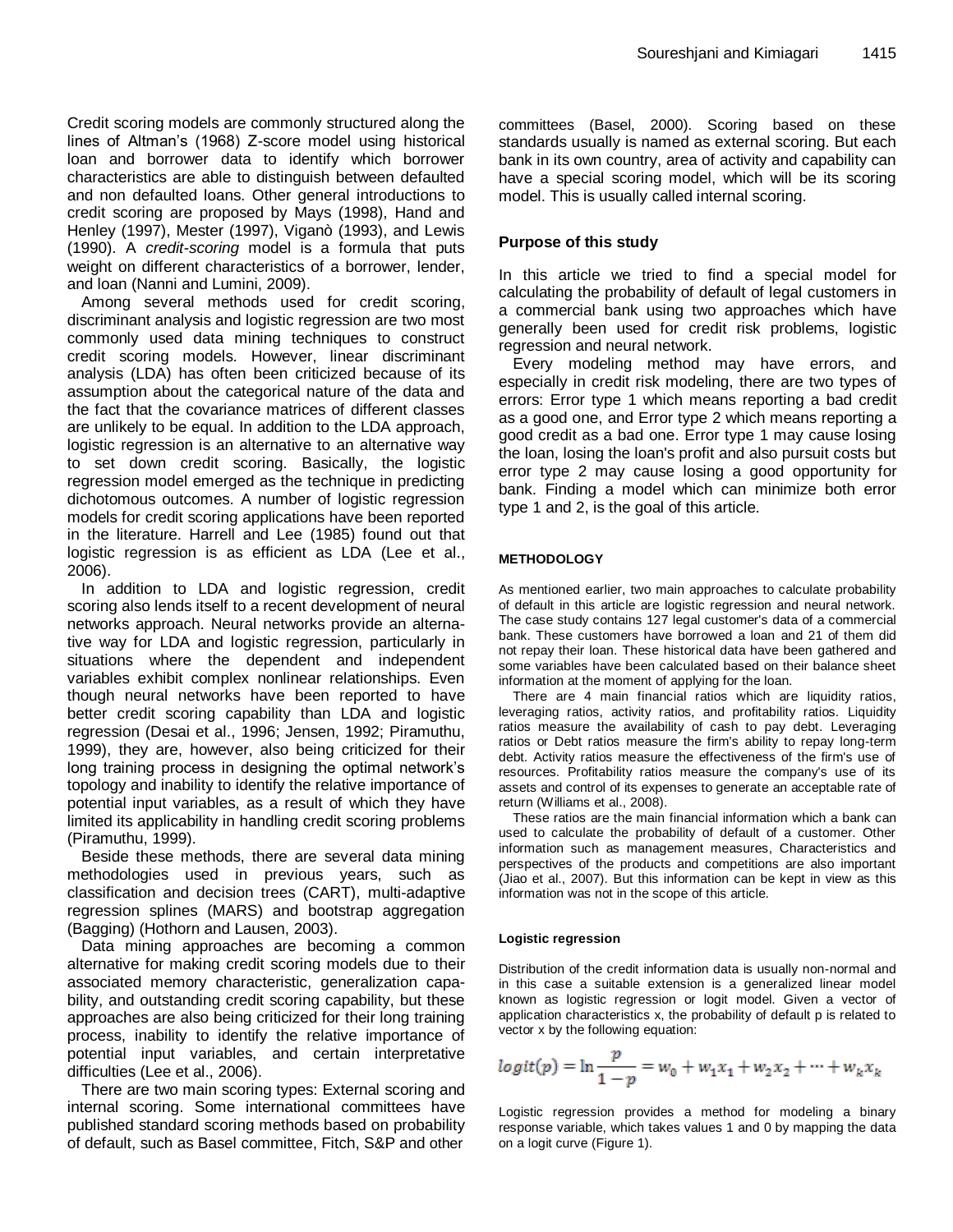

**Figure 1.** Logit curve.

The response variable here is 1 for those customers who have defaulted, and 0 for those repaid their loan at regular time. The vector x is the vector of characteristics which are actually the financial ratios for each customer in the moment of applying for debt. The vector w is calculated through maximum likelihood estimation. In this method, a function is defined based on the probability and w, named likelihood function. Maximizing the logarithm of the likelihood function will maximize the prediction rate of the model.

To evaluate the illustrated logit model, there are four main tests, (a) overall model evaluation, (b) statistical tests of individual predictors, (c) goodness-of-fit statistics, and (d) validations of predicted probabilities (Ying et al., 2002).

A logistic model is said to provide a better fit to the data if it demonstrates an improvement over the intercept-only model (also called the null model). An improvement over this baseline is examined using the LR or -2lnL(null)- 2lnL(model), which lnL(model) is maximum likelihood as the estimated variables are meaningful in the model, and lnL(null) is likelihood with assuming zero for all variables.

The statistical significance of individual regression coefficients is tested using the Wald chi-square statistic. If the statistic is less than 0.05, then the variable merely should be included in the model.

Goodness-of-fit statistics assess the fit of a logistic model against actual outcomes. The inferential goodness-of-fit test is the Hosmer–

Lemeshow (H–L) test. This statistic tests H<sub>0</sub> hypothesis of  $H_0$ :  $E[Y] = \frac{exp(x|w)}{1 + exp(x|w)}$  using chi-square, and if becomes using chi-square, and if becomes

more than 0.05, shows that the model fits well to data.

Logistic regression predicts the logit of an event outcome from a set of predictors, and it can be transformed back to the probability scale:

$$
p = \frac{exp(x'w)}{1 + exp(x'w)} = \frac{e^{(w_0 + w_1x_1 + \dots + w_kx_k)}}{1 + e^{(w_0 + w_1x_1 + \dots + w_kx_k)}}
$$

The resultant predicted probabilities can then be revalidated with the actual outcome to determine if high probabilities are indeed associated with events and low probabilities with nonevents. The degree to which predicted probabilities agree with actual outcomes is expressed as either a measure of association or a classification table.

As the study use classification table for assessing the logit

model, the cut-off point should be considered. In a classification table, if the predicted probability of default for a customer becomes more than cut off point, we can report the customer as a "bad" customer, and if this probability becomes less than the cut-off point, we can report the customer as a "good" one. The pre-defined cut off point value in statistical and econometrics software such as *Eviews* and *SPSS*, is usually 0.5. But what is the best cut off point?

As mentioned earlier, the best model for a bank is the one that minimizes both type 1 and 2 errors. Selecting the best cut off point is done by minimizing these errors.

#### **Neural network**

Neural networks are artificial intelligence algorithms that allow for some learning through experience to discern the relationship between borrower characteristics and the probability of default and to determine which characteristics are most important in predicting default (Mester, 1997).

Research into neural networks began in 1943 with the publication written by MCCULLOCH and PITT. According to the proclaimed principle, a mathematical model had to be developed that could simulate the natural operation of the neuron. For us, the important parts of a neuron are the dendrites, through which the neuron receives signals, and the axons, which help to forward processed information to other neurons. Synapses play a significant part in processing information. It is through them that axons connect to the dendrites of other neurons (Ferenc, 2003). The operation of the mathematical neuron model is similar to human's brain. Using a given function, they process the information received from dendrites, and if the incoming signal exceeds a so-called stimulus threshold, they forward the information via axons. The most important property of the neuron is that it is continuously changing its operation (that is, its internal function) based on the data received – it is "learning". Synapses play an important role in this learning process, as they are able to amplify or subdue the signals coming from other neurons. In the learning process, signal amplification factors change on synapses (referred to as "weights" in the model in light of their function). In the neuron model, the change or modification of these weights means learning.

Characteristics of the customers are input variables in neural network for credit scoring problem. The output variable is the actual condition of the customers, either they have defaulted or not.

To assess a neural network, there are 3 main indicators that show whether the network can estimate the outputs or not (Ravi et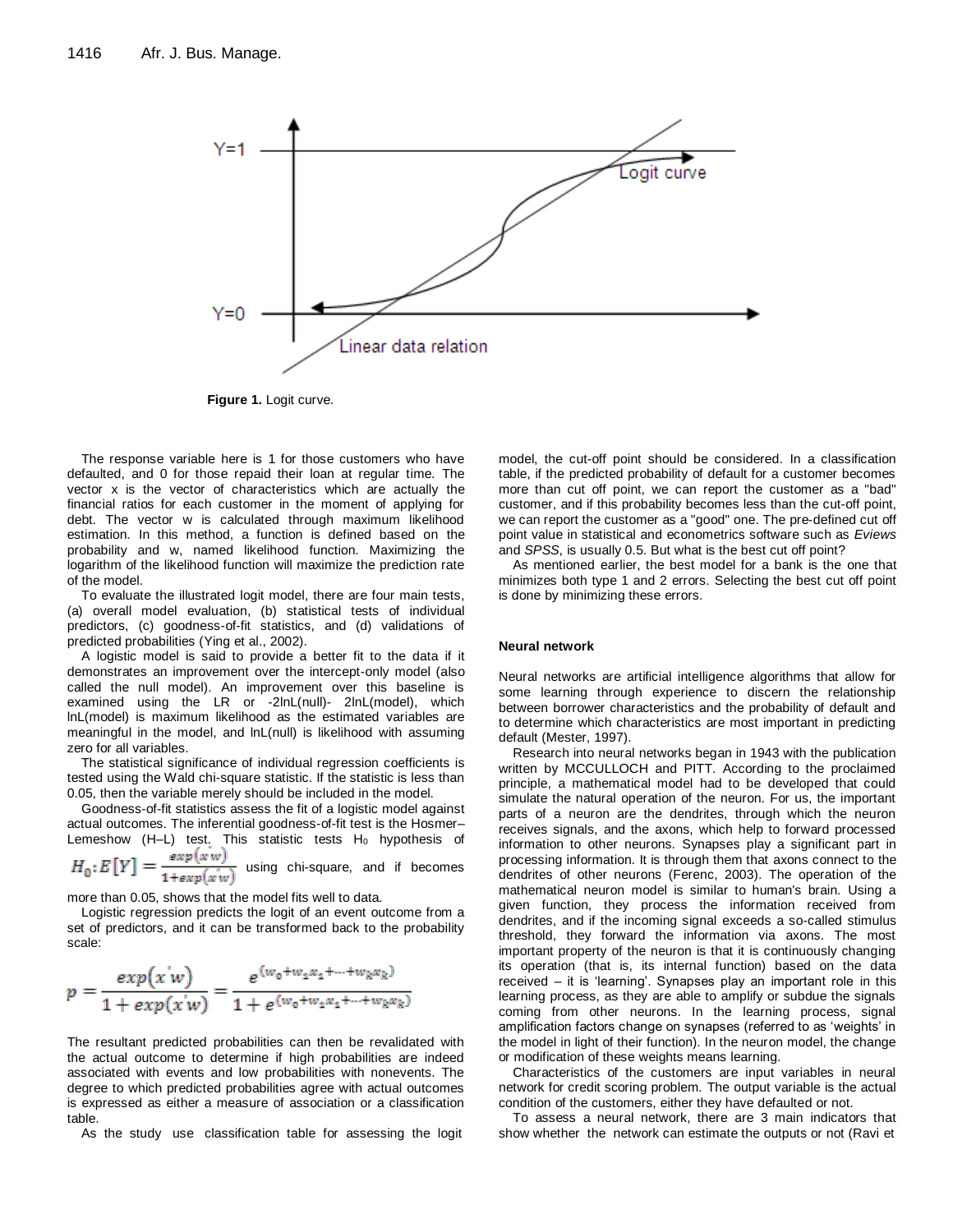**Table 1.** Variables in the survey to find effective variables.

| Category                | <b>Name</b>                           | <b>Formula</b>                                                  | Variable name |
|-------------------------|---------------------------------------|-----------------------------------------------------------------|---------------|
| Liquidity               | Current ratio (working capital ratio) | Current asset/ current liabilities                              | $X_1$         |
| ratios                  | Quick ratio                           | Current asset – (Inventories+ prepayments)/ current liabilities | $X_2$         |
| Leveraging              | Debt ratio                            | Total liabilities/ total assets                                 | $X_3$         |
| ratios                  | Debt to equity ratio                  | Long term debt+ value of leases/ average shareholder equity     |               |
|                         | Asset turnover                        | Net sales/total assets                                          | $X_5$         |
| Activity<br>ratios      | Receivable turnover ratio             | Net sales/average net receivables                               | $X_6$         |
|                         | Stock turnover ratio                  | Cost of goods sold/average inventory                            | $X_7$         |
|                         | Return on assets                      | Net income/ total assets                                        | $X_8$         |
| Profitability<br>ratios | Return on equity                      | Net income/ average shareholder equity                          | $X_{9}$       |
|                         | Profit margin                         | Net profit/ net sales                                           | $X_{10}$      |

al., 2002). These indicators are PR, RMSE and MAPE. PR means the amount of outputs predicted correctly (F) on the amount of total predicted outputs (N):

$$
PR = \frac{F}{N}
$$

root mean square (RMS) is calculated from the following equation, which  $O_m$  is the predicted output from neural network and  $O_a$  is the actual amount of output.

$$
RMS = \sqrt{\frac{\sum_{i=1}^{n} (O_a^i - O_m^i)^2}{n}}
$$

MAPE means the average of absolute error:

$$
MAPE = \frac{1}{N} \sum_{i=1}^{n} \frac{|actual_i - forecast_i|}{actual_i}
$$

The best learned neural network is that which can predict outputs more correctly. More PR and less RMS and less MAPE can show this. But the meaning of PR is closely related to the cut-off point we define in calculating error, or what we say "correct prediction". So in this article, besides calculating RMS and choosing the best neural network, the study also check different cut off points to find the best for calculating credit risk. The amount of MAPE can't be calculated, because there are zeros as denominator.

#### **RESULTS**

The two main approaches used in this article have been briefly discussed before. In this article, the study have used the approaches and illustrated model to specify variables influencing default of the customers. Almost 1000 data of legal customers of a commercial bank gathered and because the data base has had several missing data, filtered. As mentioned, the data of 127 legal customers were finally selected and taken into account for illustrating the logit model.

The main variables which were in the survey were financial ratios which are listed in Table 1. The variables entered into the model illustration process one by one, and the best model which has got the characteristics mentioned earlier selected as final logit model. The Eviews output window for illustrating the model is shown in Table 2. The final equation which models the default of these 127 customers is:

$$
logit(p) = ln \frac{p}{1-p}
$$
  
= -7.233126173 - 4.814803512 \* X<sub>1</sub> + 13.63992793 \* X<sub>3</sub>  
- 22.78927478 \* X<sub>8</sub>

This result shows that 3 main variables affect the default of a customer which are current ratio, debt ratio and return on assets. As it is shown in Table 2, the model's LR amount is 81.35 and the statistic is almost 0<0.05, so the hypothesis of being zero for all variables is not true, so the logit model is truly illustrated. Also the chi-square statistic for each variable is less than 0.05 and shows that these variables merely should be included in the model.

As shown in Table 3, the probability of chi-square statistic in Hosmer-Lemeshow goodness of fitness test shows that the model fits data very well.

To calculate the default probability of customers using logit model, we can use the following equation:

 $e^{(-7.233126173\; -\; 4.814803512\; *X_1 +\; 13.63992793\; *X_8 -\; 22.78927478\; *X_8)}$  $1 + e^{(-7.233126173 - 4.814803512 \cdot x_{1} + 13.63992793 \cdot x_{2} - 22.78927478 \cdot x_{8})}$ 

Calculating the probability for each customer and comparing the estimated probability with actual position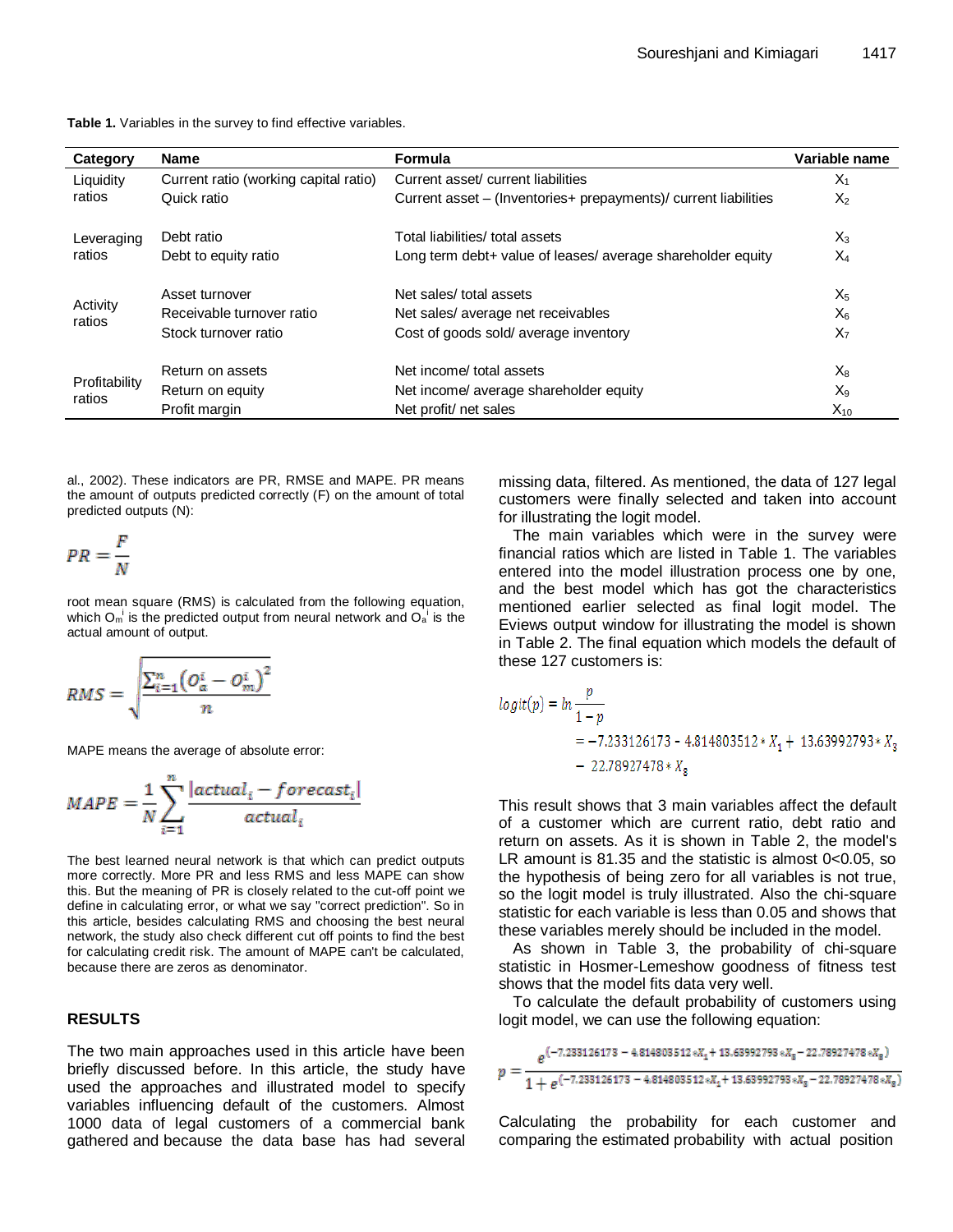|  |  | Table 2. Output window for final illustrated model. |
|--|--|-----------------------------------------------------|
|--|--|-----------------------------------------------------|

| En Equation: FINALEQUATION Workfile: LOGIT<br>$\Sigma$<br>回<br>$\Box$<br>View Procs Objects Print Name Freeze Estimate Forecast Stats Resids                                                                                                                                                                                                                                                                                                                        |             |            |             |       |  |  |  |  |  |
|---------------------------------------------------------------------------------------------------------------------------------------------------------------------------------------------------------------------------------------------------------------------------------------------------------------------------------------------------------------------------------------------------------------------------------------------------------------------|-------------|------------|-------------|-------|--|--|--|--|--|
| Dependent Variable: Y<br>Method: ML - Binary Logit (Quadratic hill climbing).<br>Date: 02/02/11<br>Time: 15:22<br>Sample: 1 127<br>Included observations: 127<br>Convergence achieved after 8 iterations<br>Covariance matrix computed using second derivatives                                                                                                                                                                                                     |             |            |             |       |  |  |  |  |  |
| Variable                                                                                                                                                                                                                                                                                                                                                                                                                                                            | Coefficient | Std. Error | z-Statistic | Prob. |  |  |  |  |  |
| С<br>0.0111<br>-7.233126<br>2.847219<br>$-2.540418$<br>Х1<br>-4.814804<br>1.615577<br>$-2.980238$<br>0.0029<br>XЗ<br>13.63993<br>3.920269<br>3.479335<br>0.0005<br>XВ<br>10.06199<br>$-22.78927$<br>2.264888<br>0.0235                                                                                                                                                                                                                                              |             |            |             |       |  |  |  |  |  |
| S.D. dependent var<br>0.372971<br>Mean dependent var<br>0.165354<br>Akaike info criterion<br>S.E. of regression<br>0.204930<br>0.319283<br>Sum squared resid<br>5.165524<br>Schwarz criterion<br>0.408864<br>Log likelihood<br>$-16.27448$<br>Hannan-Quinn criter.<br>0.355679<br>Restr. log likelihood<br>-56.95224<br>$-0.128146$<br>Avg. log likelihood<br>81.35553<br>LR statistic (3 df)<br>0.714243<br>McFadden R-squared<br>0.000000<br>Probability(LR stat) |             |            |             |       |  |  |  |  |  |
| 106<br>Total obs<br>127<br>Obs with Dep=0<br>21<br>Obs with Dep=1                                                                                                                                                                                                                                                                                                                                                                                                   |             |            |             |       |  |  |  |  |  |

**Table 3.** Hosmer-Lemeshow goodness of fitness test.

|                                                                                                                      |                                                                                     |                                                                                        |                                      | Equation: UNTITLED Workfile: LOGIT |                                                                                                                                                                 |                   |                                          |                        |                                          |  | $\begin{array}{c c c c c c c c c} \hline \multicolumn{3}{c }{\mathbf{C}} & \multicolumn{3}{c }{\mathbf{R}} \\ \hline \multicolumn{3}{c }{\mathbf{C}} & \multicolumn{3}{c }{\mathbf{C}} & \multicolumn{3}{c }{\mathbf{R}} \\ \hline \multicolumn{3}{c }{\mathbf{D}} & \multicolumn{3}{c }{\mathbf{D}} & \multicolumn{3}{c }{\mathbf{R}} \\ \hline \multicolumn{3}{c }{\mathbf{D}} & \multicolumn{3}{c }{\mathbf{D}} & \multicolumn{3}{c }{\mathbf{M$ |
|----------------------------------------------------------------------------------------------------------------------|-------------------------------------------------------------------------------------|----------------------------------------------------------------------------------------|--------------------------------------|------------------------------------|-----------------------------------------------------------------------------------------------------------------------------------------------------------------|-------------------|------------------------------------------|------------------------|------------------------------------------|--|-----------------------------------------------------------------------------------------------------------------------------------------------------------------------------------------------------------------------------------------------------------------------------------------------------------------------------------------------------------------------------------------------------------------------------------------------------|
|                                                                                                                      | View Procs   Objects   Print   Name   Freeze   Estimate   Forecast   Stats   Resids |                                                                                        |                                      |                                    |                                                                                                                                                                 |                   |                                          |                        |                                          |  |                                                                                                                                                                                                                                                                                                                                                                                                                                                     |
|                                                                                                                      |                                                                                     | Dependent Variable: Y<br>Date: 02/02/11<br>Sample: 1 127<br>Included observations: 127 | Time: 16:22                          |                                    | Method: ML - Binary Logit (Quadratic hill climbing)<br>Andrews and Hosmer-Lemeshow Goodness-of-Fit Tests<br>Grouping based upon predicted risk (randomize ties) |                   |                                          |                        |                                          |  |                                                                                                                                                                                                                                                                                                                                                                                                                                                     |
|                                                                                                                      |                                                                                     | Quantile of Risk<br>Low                                                                | High                                 | Actual                             | $Dep=0$<br>Expect                                                                                                                                               | Actual            | $Dep=1$<br>Expect                        | Total<br>Obs           | H-L<br>Value                             |  |                                                                                                                                                                                                                                                                                                                                                                                                                                                     |
|                                                                                                                      | 1<br>2<br>3                                                                         | $2.E-10$<br>0.0001<br>0.0004                                                           | 0.0001<br>0.0004<br>0.0009           | 12<br>13<br>13                     | 11.9998<br>12.9967<br>12.9926                                                                                                                                   | 0<br>0<br>0       | 0.00020<br>0.00328<br>0.00738            | 12.<br>13<br>13.       | 0.00020<br>0.00328<br>0.00738            |  |                                                                                                                                                                                                                                                                                                                                                                                                                                                     |
|                                                                                                                      | 4<br>5<br>6<br>7                                                                    | 0.0010<br>0.0026<br>0.0043<br>0.0150                                                   | 0.0024<br>0.0042<br>0.0147<br>0.0285 | 12<br>13<br>13<br>12               | 11.9825<br>12.9555<br>12.8870<br>11.7795                                                                                                                        | 0<br>0.<br>0<br>0 | 0.01751<br>0.04451<br>0.11300<br>0.22050 | 12.<br>13<br>13<br>12. | 0.01754<br>0.04466<br>0.11399<br>0.22462 |  |                                                                                                                                                                                                                                                                                                                                                                                                                                                     |
|                                                                                                                      | 8<br>9<br>10 <sup>1</sup>                                                           | 0.0337<br>0.2917<br>0.8690                                                             | 0.1533<br>0.8668<br>0.9865           | 12<br>6<br>0                       | 11.9756<br>5.50343<br>0.92731                                                                                                                                   | 1<br>7<br>13      | 1.02437<br>7.49657<br>12.0727            | 13.<br>13.<br>13.      | 0.00063<br>0.07770<br>0.99854            |  |                                                                                                                                                                                                                                                                                                                                                                                                                                                     |
|                                                                                                                      |                                                                                     |                                                                                        | Total                                | 106                                | 106,000                                                                                                                                                         | 21                | 21.0000                                  | 127                    | 1.48854                                  |  |                                                                                                                                                                                                                                                                                                                                                                                                                                                     |
| H-L Statistic:<br>1.4885<br>0.9929<br>Prob. Chi-Sq(8)<br>Prob. Chi-Sq(10)<br>Andrews Statistic:<br>89.5675<br>0.0000 |                                                                                     |                                                                                        |                                      |                                    |                                                                                                                                                                 |                   |                                          |                        |                                          |  |                                                                                                                                                                                                                                                                                                                                                                                                                                                     |
|                                                                                                                      |                                                                                     |                                                                                        |                                      |                                    |                                                                                                                                                                 |                   |                                          |                        |                                          |  |                                                                                                                                                                                                                                                                                                                                                                                                                                                     |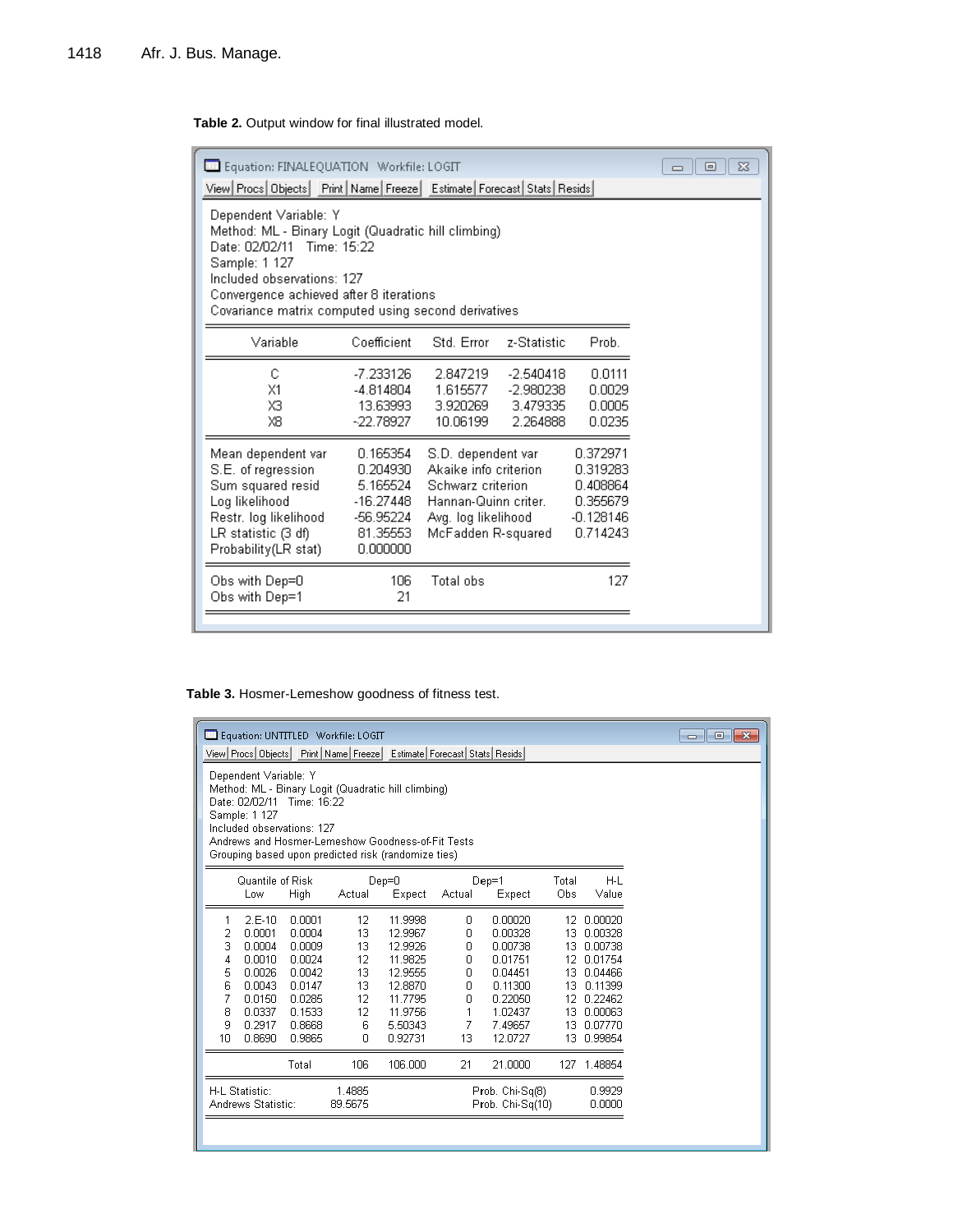|                 |                    | <b>Predicted</b> |     |      |            |  |
|-----------------|--------------------|------------------|-----|------|------------|--|
| <b>Observed</b> |                    |                  |     |      | Percentage |  |
|                 |                    |                  | .00 | 1.00 | correct    |  |
|                 |                    | 0.00             | 103 | 3    | 97.2       |  |
| Step 1          | ٧                  | 1.00             | 5   | 16   | 76.2       |  |
|                 | Overall percentage |                  |     |      | 93.7       |  |

**Table 4.** Classification table, with cut off point equal to 0.5.

**Table 5.** Sensitivity and specifity of model with different cut off points.

| Cut off point | <b>Specifity</b> | <b>Sensitivity</b> | <b>Sum</b> |
|---------------|------------------|--------------------|------------|
| 0.01          | 69.7             | 100                | 169.7      |
| 0.1           | 90.6             | 95.2               | 185.8      |
| 0.2           | 94.3             | 95.2               | 189.5      |
| 0.3           | 95.3             | 95.2               | 190.5      |
| 0.4           | 97.2             | 90.5               | 187.7      |
| 0.5           | 97.2             | 76.2               | 173.4      |
| 0.6           | 97.2             | 71.4               | 168.6      |
| 0.7           | 97.2             | 71.4               | 168.6      |
| 0.8           | 97.2             | 71.4               | 168.6      |
| 0.9           | 100              | 33.3               | 133.3      |
| 0.99          | 100              | 0                  | 100        |

of customers, either have defaulted or not, the study have classified customers in Table 4, with cut off point equal to 0.5.

The two error types are clear in the classification table. For cut-off point equal to 0.5, the Type 1 error is 23.8% and the Type 2 error is 2.8.

To minimize the overall error, Korsholm proved that if one of 4 main situations occurs, the amount of overall error will be minimized (Korsholm, 2004). If the proportion of defaulted customer's output variable was named  $(y=1)$ correctly predicted as "sensitivity of the model" and the proportion of non-defaulted customer's output variable  $(y=0)$  correctly predicted as "specifity of the model", these 4 situations are:

1) Sum of sensitivity and specifity degree of the model becomes maximal

2) If the sensitivity becomes more than 80%, then sum of sensitivity and specifity degree of the model becomes maximal

3) The minimum amount between sensitivity and specifity degree of the model, becomes maximal

4) If the type1 error is x multifold important than type 2 error for the bank, then the amount of  $(x^*)$  sensitivity + specifity) becomes maximal.

It is notable that sensitivity degree equals to 1- error type 1 and specifity degree equals to 1- error type 2. Using different cut off points and calculation the classification tables, error type 1 and error type 2 and sensitivity and specifity degree of the model for each cut off point, the best cut off point will be 0.3, as is summarized in Table 5 and is shown in Figure 2.

Another point that can confirm the result of logit modeling is relative operating characteristic (ROC) curve, which shows a receiver operating characteristics and used for evaluating the logit model as well. The ROC plot is merely the graph of points defined by sensitivity and (1 – specificity). Customarily, sensitivity takes the y axis and  $(1 -$  specificity) takes the x axis. If the area under the curve becomes maximum amount, then the model fits data well. The curve is shown in Figure 3.

To evaluate the overall illustrated model, the study can compare the results of logit model with the results of neural network. For this purpose, the study take 112 data as learning data and 15 data as test data. And the 3 variables that finally illustrate the logit model used as input data and the actual position of customers as output data. It used a feed-forward network-error back propagation algorithm with 3 neurons in hidden layer. The RMS of test data was 0.151 and the study calculated the prediction rate (PR), with two amounts of 0.5 as a default probability cut off point and then 0.3 which is the best cut off point in logit modeling. The results are shown in Table 6.

# **Conclusion**

In this article we calculated the best cut off point which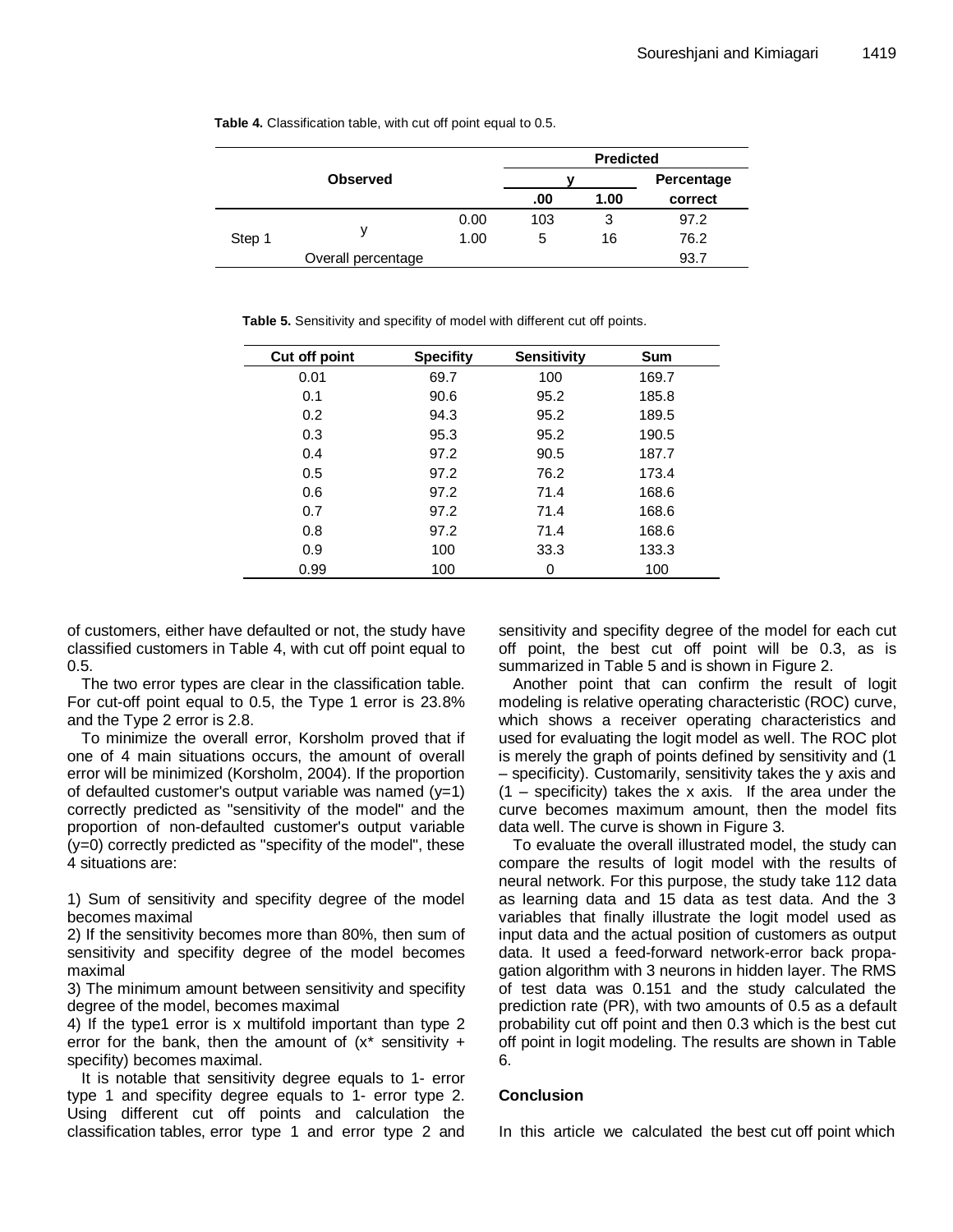

**Figure 2.** Best find cut off point that maximizes the minimum of specifity and sensitivity degree.



**Figure 3.** ROC curve- The area under curve is 0.987.

**Table 6.** RMS and PR using neural network.

| Input data: 3 variables (current ratio, debt ratio, return on assets) |                                                                                             |              |  |  |  |  |
|-----------------------------------------------------------------------|---------------------------------------------------------------------------------------------|--------------|--|--|--|--|
| <b>RMS</b>                                                            | PR- cut off point equal to 0.3<br>PR- cut off point equal to 0.5<br>Neurons of hidden layer |              |  |  |  |  |
| 0.151                                                                 | 124/127=0.97                                                                                | 124/127=0.97 |  |  |  |  |